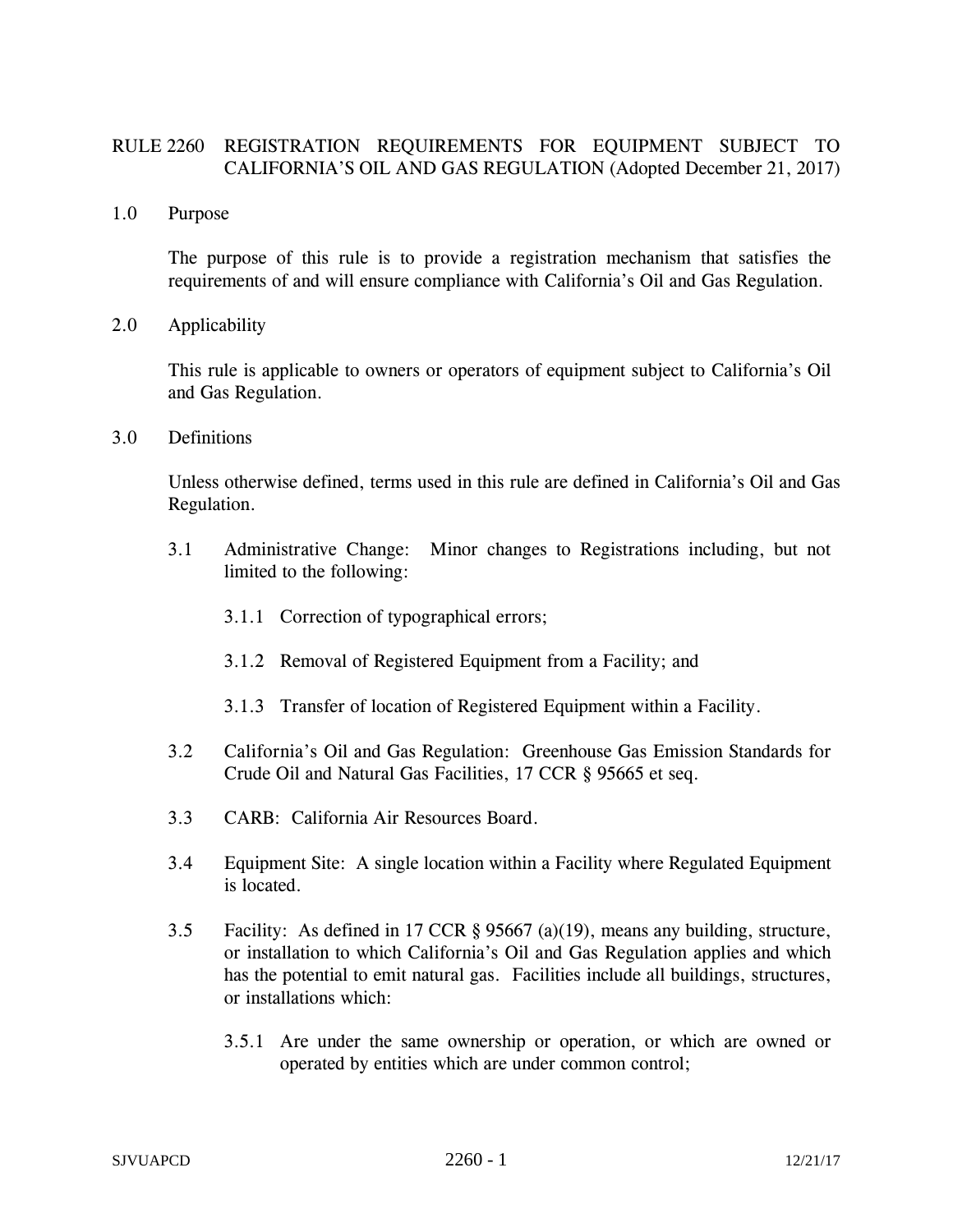- 3.5.2 Belong to the same industrial grouping either by virtue of falling within the same two-digit standard industrial classification code or by virtue of being part of a common industrial process, manufacturing process, or connected process involving a common raw material; and
- 3.5.3 Are located on one or more contiguous or adjacent properties.
- 3.6 Registered Equipment: An individual device subject to the requirements of California's Oil and Gas Regulation that has received a Registration under this rule.
- 3.7 Registration: A document issued by the District to the owner or operator of a Facility subject to California's Oil and Gas Regulation, which identifies Registered Equipment.
- 3.8 Regulated Equipment: Equipment having specific requirements under California's Oil and Gas Regulation, 17 CCR § 95668 (a) through (h).
- 4.0 Exemptions
	- 4.1 Equipment that is not subject to requirements of 17 CCR § 95668 (Standards) of California's Oil and Gas Regulation is exempt from the registration requirements of Sections 5.0, 6.0, and 7.0 of this rule.
		- 4.1.1 Notwithstanding Section 4.1, circulation tanks for well stimulation treatments subject to 17 CCR § 95668(b) are exempt from the requirements of this rule.
	- 4.2 Equipment exempted by the following sections of California's Oil and Gas Regulation are exempt from the registration requirements of Sections 5.0, 6.0, and 7.0 of this rule. Owners or operators shall maintain documentation of the basis of any exemption claimed under the following sections of California's Oil and Gas Regulation, and shall make such documentation readily available for District inspection upon request:
		- 4.2.1 Separator and tank systems exemptions specified in California's Oil and Gas Regulation, 17 CCR § 95668 (a)(2);
		- 4.2.2 Reciprocating natural gas compressors exemptions specified in California's Oil and Gas Regulation, 17 CCR § 95668 (c)(2);
		- 4.2.3 Centrifugal natural gas compressors exemptions specified in California's Oil and Gas Regulation, 17 CCR  $\S$  95668 (d)(2); and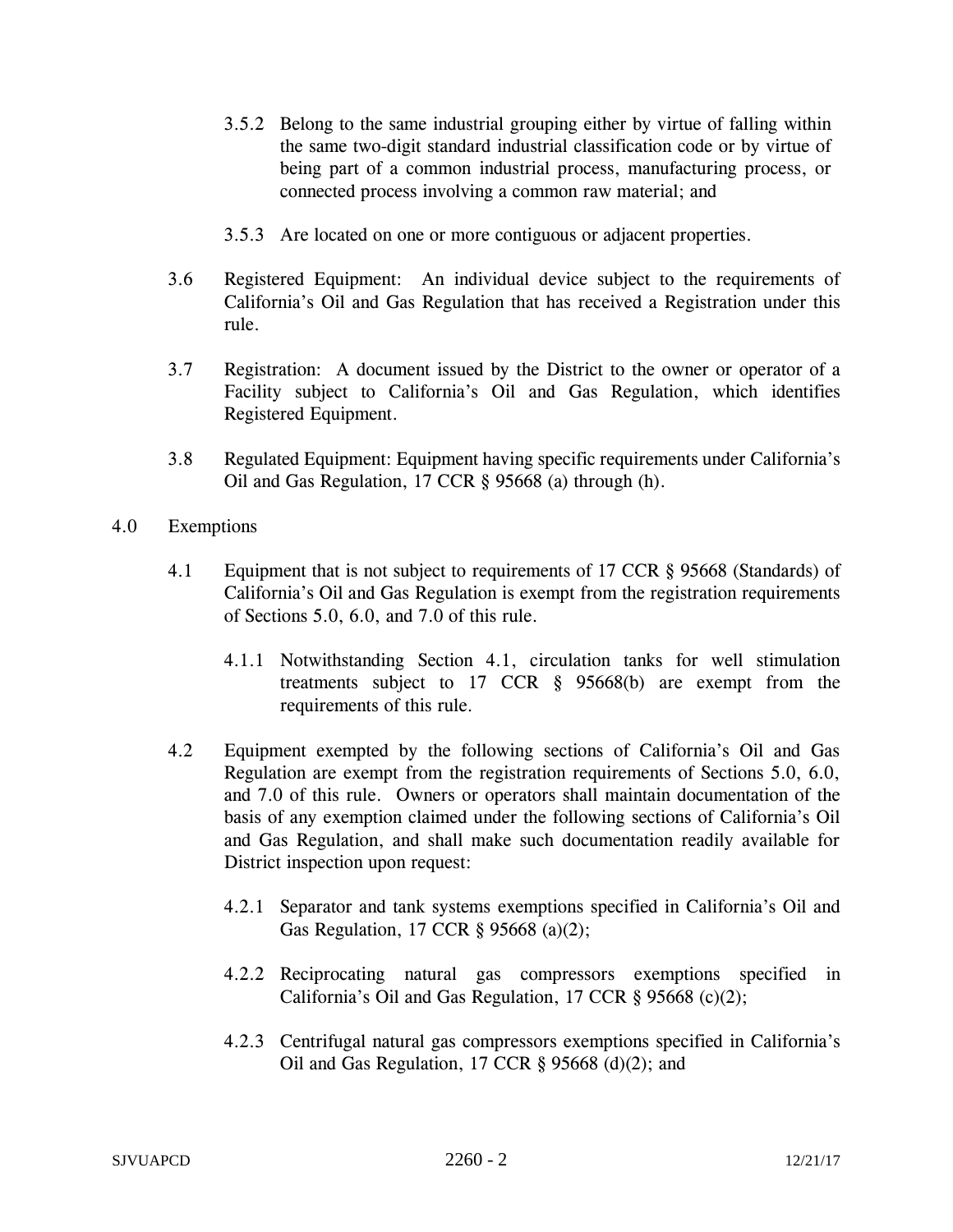- 4.2.4 Leak detection and repair exemptions specified in California's Oil and Gas Regulation, 17 CCR § 95669 (b).
- 5.0 Requirements
	- 5.1 The owner or operator of existing Regulated Equipment shall submit a complete initial Registration application to the District by March 1, 2018.
		- 5.1.1 Complete initial Registration applications submitted to CARB pursuant to California's Oil and Gas Regulation 17 CCR  $\S$  95674 (b)(2)(A), by January 1, 2018 satisfy this requirement, provided the application includes all information required by Section 6.0 (Registration Application) of this rule. In such cases, owners or operators are not required to submit a separate initial Registration application to the District.
	- 5.2 The owner or operator of newly installed Regulated Equipment at a Facility shall submit a Registration application to the District within 30 days of the addition of Regulated Equipment.
	- 5.3 The owner or operator of Registered Equipment transferred from a different owner or operator shall submit a Registration application to the District within 30 days of the transfer of Registered Equipment.
	- 5.4 Existing equipment that becomes subject to the requirements of California's Oil and Gas Regulation through loss of exemption shall submit a Registration application to the District within 60 days of loss of exemption.
	- 5.5 Replacement of existing Registered Equipment with the same type of Regulated Equipment at the same Equipment Site is exempt from the Registration application requirements of this rule.
	- 5.6 The District shall issue the Registration within 90 days of receipt of a complete Registration application.
	- 5.7 The owner or operator of Registered Equipment that is removed from a Facility, or that is transferred from one location to another within a single Facility, shall administratively revise the Registration no later than 30 days thereafter.
	- 5.8 Administrative Change to an existing Registration does not require the submittal of a Registration application.
	- 5.9 Registered Equipment is subject to District Rule 3156 (Fees for Registration of Equipment Subject to California's Oil and Gas Regulation).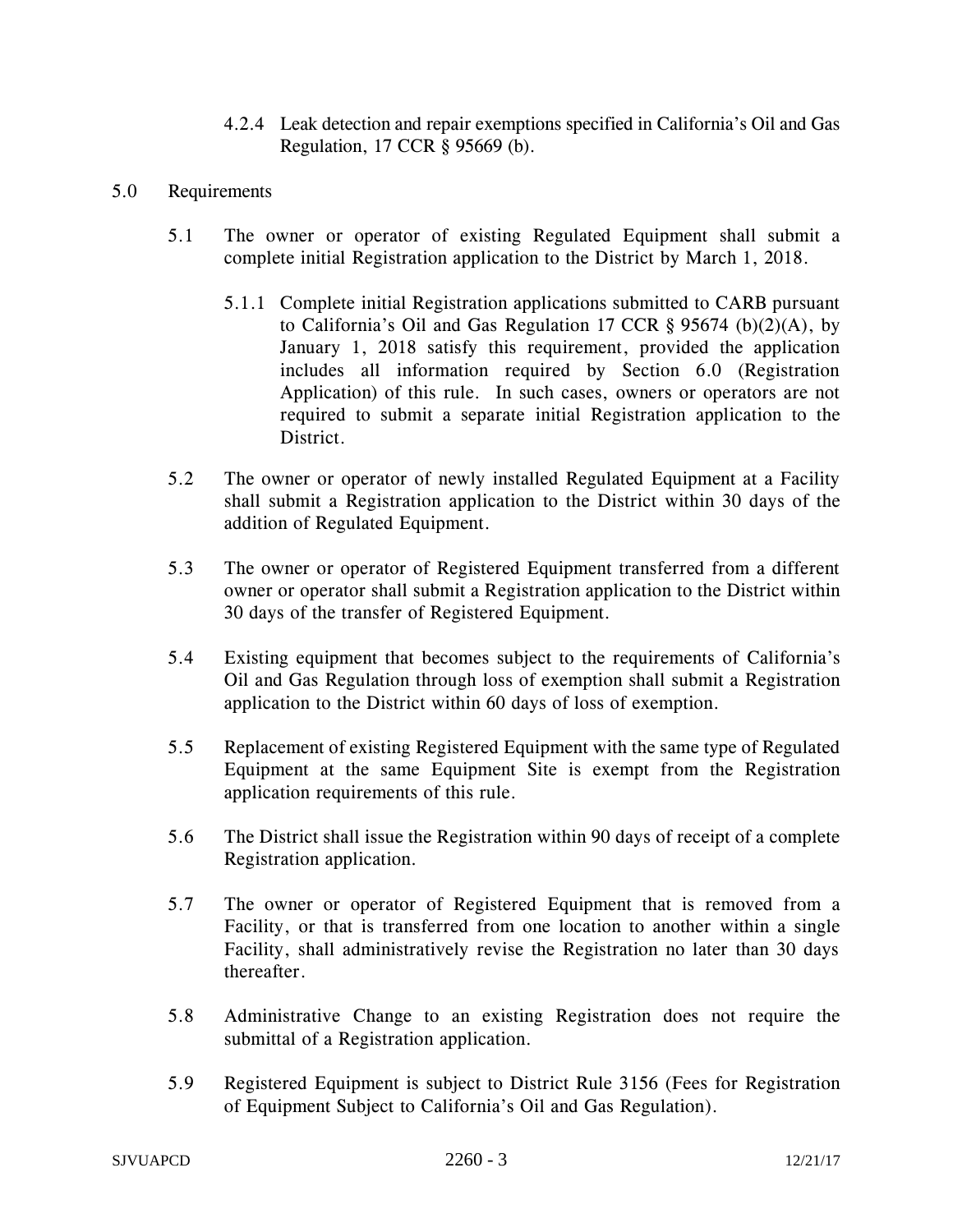- 5.10 All reporting pursuant to California's Oil and Gas Regulation, 17 CCR § 95673 (Reporting Requirements) shall be submitted to CARB.
- 5.11 Nothing in this rule waives any requirement of any District rule or regulation.
- 6.0 Registration Application
	- 6.1 A complete application for initial Registration or for a Facility newly subject to the registration requirements of this rule shall include the following:
		- 6.1.1 The owner or operator's name and contact information;
		- 6.1.2 The address or location of each Facility with Regulated Equipment subject to this rule;
		- 6.1.3 The District's Permit to Operate facility identification number(s) most closely associated with the Facility;
		- 6.1.4 A description of all Regulated Equipment covered by this rule located at each Facility including the following:
			- 6.1.4.1 Each separator and tank system, including the size of each tank and separator in barrels, and the Facility's unique identifiers;
			- 6.1.4.2 Each reciprocating natural gas compressor, including the Facility's unique identifier;
			- 6.1.4.3 Each centrifugal natural gas compressor, including the Facility's unique identifier;
			- 6.1.4.4 A count of all natural gas powered pneumatic devices and pumps at the Facility;
			- 6.1.4.5 Each well casing vent open to the atmosphere, including the Facility's unique identifier;
			- 6.1.4.6 For each natural gas underground storage Facility:
				- 6.1.4.6.1 Each separator system, including the Facility's unique identifier;
				- 6.1.4.6.2 Each dehydration system, including the Facility's unique identifier;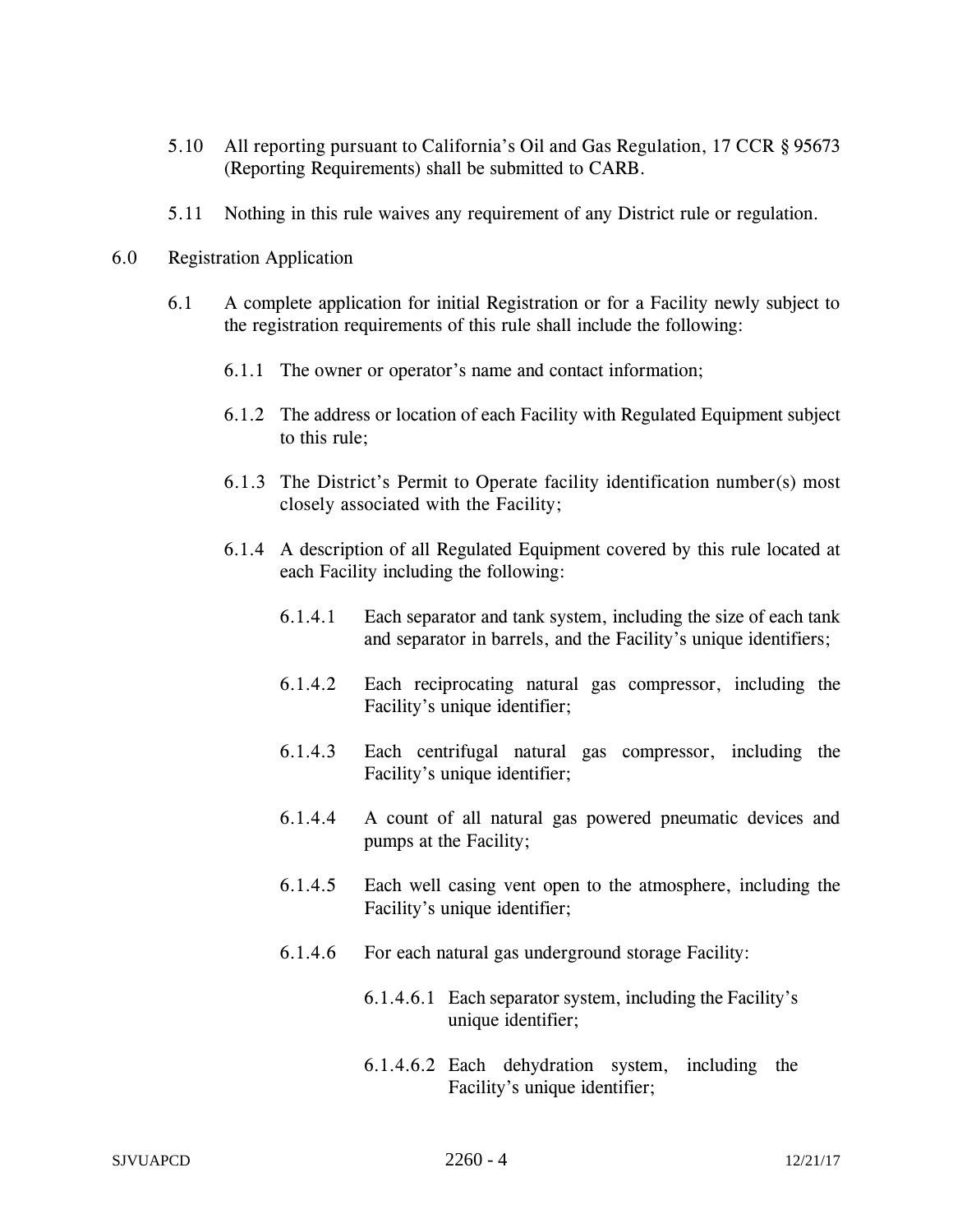- 6.1.4.6.3 Each odorizer skid, including the Facility's unique identifier;
- 6.1.4.6.4 A list of all production and injection wells, including the Facility's unique identifiers;
- 6.1.4.6.5 All reciprocating and centrifugal natural gas compressors, including the Facility's unique identifiers; and
- 6.1.4.7 The location of each piece of Registered Equipment at the Facility (UTM or latitude/longitude), except as follows:
	- 6.1.4.7.1 All natural gas powered pneumatic devices and pumps;
	- 6.1.4.7.2 For each piece of Registered Equipment grouped at a setting, such as separator and tank system, only the location of the setting is required; and
	- 6.1.4.7.3 All well casing vents open to the atmosphere.
- 6.2 A complete Registration application for newly installed Regulated Equipment and for transferred Registered Equipment from a different owner or operator shall include the following information:
	- 6.2.1 The new owner or operator's name and contact information;
	- 6.2.2 The address or location of the associated Facility;
	- 6.2.3 The District's associated Registration number; and
	- 6.2.4 A description of the Regulated Equipment to be installed or transferred from a different owner including:
		- 6.2.4.1 The Facility's Regulated Equipment unique identifier; and
		- 6.2.4.2 The Regulated Equipment location at the Facility (UTM or latitude/longitude), except as allowed Sections 6.1.4.7.1 through 6.1.4.7.3 of this rule.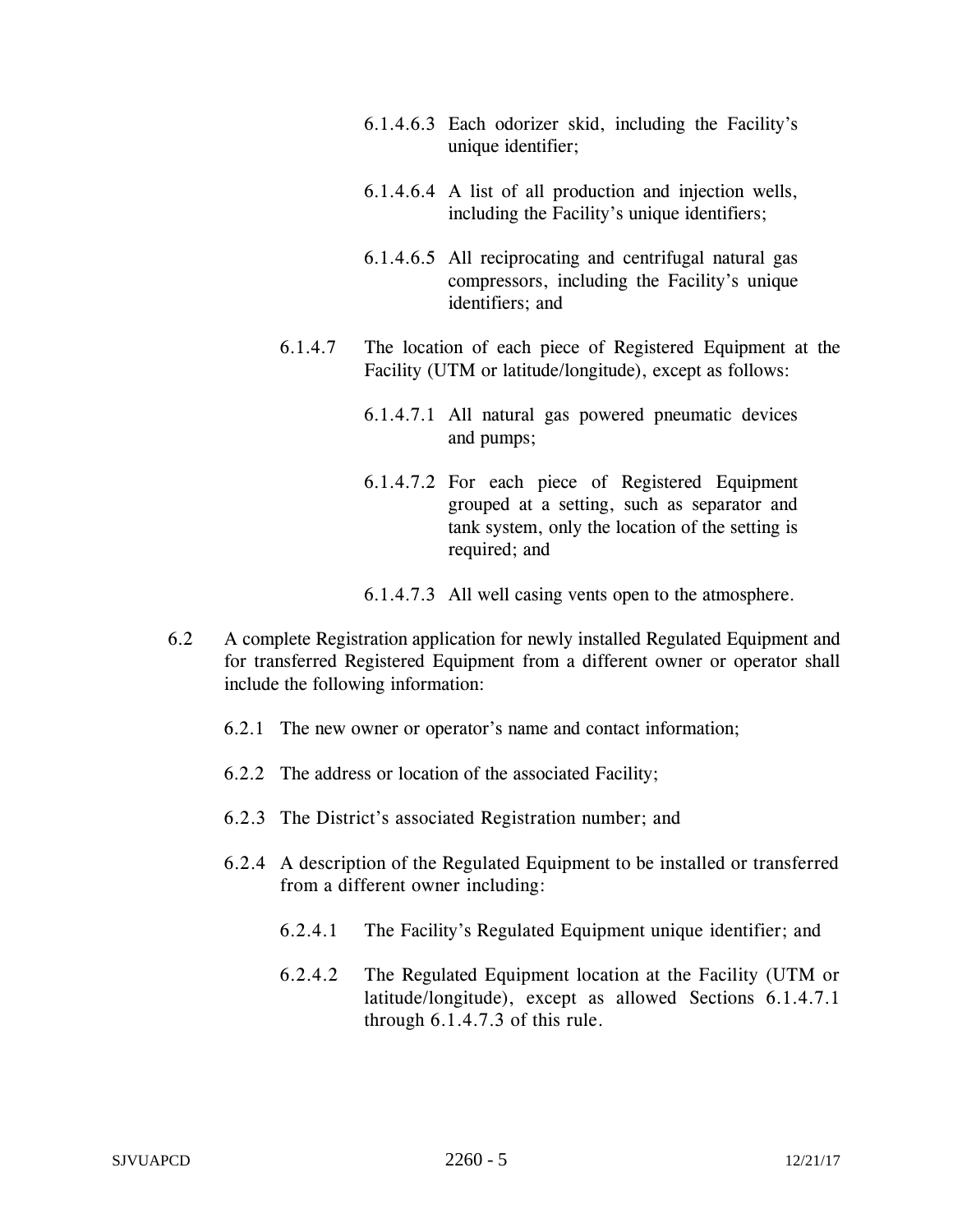- 6.3 Each Registration application specified in Sections 6.1 and 6.2 of this rule shall include an attestation that all information provided in the Registration application is provided by a party authorized by the owner or operator to do so, and that the information is true and correct.
- 7.0 Registration Content

Each Registration issued under this rule shall include, at a minimum, the following:

- 7.1 Facility name, District Permit to Operate facility identification number(s), and mailing address;
- 7.2 A list of equipment subject to the Registration;
- 7.3 Location where the equipment will be operated;
- 7.4 List of all applicable requirements at the time of Registration issuance or renewal; and
- 7.5 The District's Registration number.
- 8.0 CARB Data Inventory Requirement
	- 8.1 By March 1, 2018, and to the extent required by CARB, the owner or operator of facilities or equipment that are regulated by California's Oil and Gas Regulation shall submit the following required CARB Data Inventory information for each Facility to the District. This requirement is applicable for all equipment and operations listed below, including for equipment not subject to the requirements of Sections 5.0, 6.0, and 7.0 of this rule. The initial inventory pursuant to this section may be submitted concurrently with the initial Registration pursuant to section 5.1.
		- 8.1.1 The owner or operators name and contact information;
		- 8.1.2 The address or location of each Facility with equipment covered by California's Oil and Gas Regulation;
		- 8.1.3 The number of crude oil or natural gas wells at the Facility;
		- 8.1.4 A list identifying the pressure vessels, tanks, separators, sumps and ponds at the Facility, including the size of each tank and separator in units of barrels;
		- 8.1.5 The annual crude oil, natural gas, and produced water throughput of the Facility;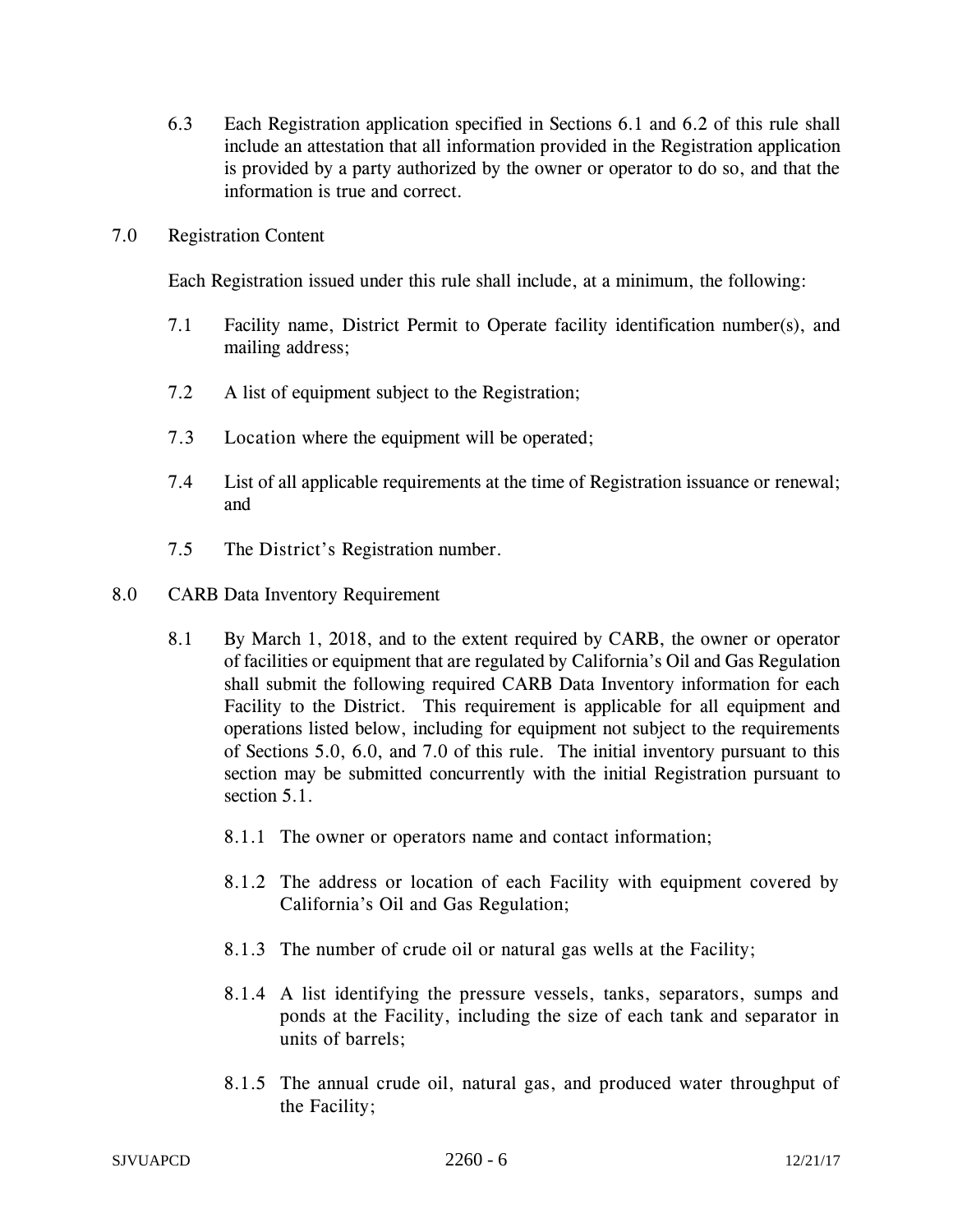- 8.1.6 A list identifying all reciprocating and centrifugal natural gas compressors at the Facility; and
- 8.1.7 A count of all natural gas powered pneumatic devices and pumps at the Facility.
- 8.2 Updates to the information required in Section 8.1 must be submitted to the District by March 1 of the calendar year after the calendar year in which the information required above has changed.